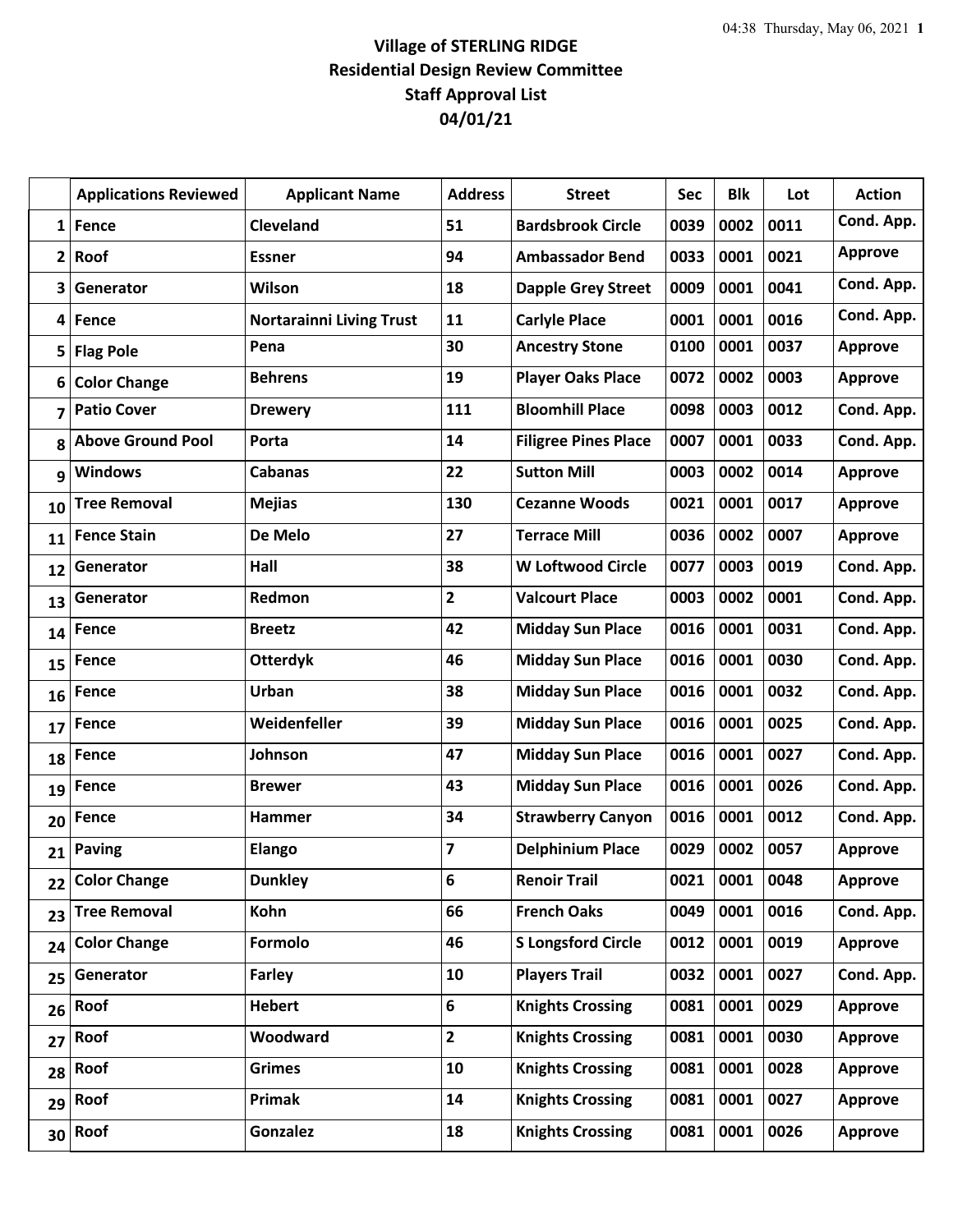| 31 | Roof                  | Kinnear                 | 22                      | <b>Knights Crossing</b>    | 0081 | 0001      | 0025 | <b>Approve</b> |
|----|-----------------------|-------------------------|-------------------------|----------------------------|------|-----------|------|----------------|
| 32 | Roof                  | <b>Eppers</b>           | 58                      | <b>Knights Crossing</b>    | 0081 | 0001      | 0016 | <b>Approve</b> |
| 33 | Roof                  | <b>Krueger</b>          | 62                      | <b>Knights Crossing</b>    | 0081 | 0001      | 0015 | <b>Approve</b> |
| 34 | Roof                  | Luddeke                 | 46                      | <b>Majestic Woods Pl</b>   | 0017 | 0001      | 0028 | <b>Approve</b> |
| 35 | <b>Color Change</b>   | Luddeke                 | 46                      | <b>Majestic Woods Pl</b>   | 0017 | 0001      | 0028 | <b>Approve</b> |
| 36 | <b>Color Change</b>   | <b>Adams</b>            | 62                      | <b>Garnet Bend</b>         | 0008 | 0001      | 0021 | <b>Approve</b> |
| 37 | <b>Tree Removal</b>   | <b>Essner</b>           | 94                      | <b>Ambassador Bend</b>     | 0033 | 0001      | 0021 | Cond. App.     |
| 38 | <b>Color Change</b>   | Hey                     | 10                      | <b>Picasso Path Place</b>  | 0021 | 0001      | 0061 | <b>Approve</b> |
| 39 | Fence                 | <b>CCP Living Trust</b> | 30                      | <b>Strawberry Canyon</b>   | 0016 | 0001      | 0013 | Cond. App.     |
| 40 | <b>Room Addition</b>  | Lopez                   | 102                     | <b>E Beckonvale Circle</b> | 0006 | 0001      | 0005 | Cond. App.     |
| 41 | Pergola               | Lopez                   | 102                     | <b>E Beckonvale Circle</b> | 0006 | 0001      | 0005 | Cond. App.     |
| 42 | <b>Summer Kitchen</b> | Lopez                   | 102                     | <b>E Beckonvale Circle</b> | 0006 | 0001      | 0005 | Cond. App.     |
| 43 | <b>Deck</b>           | Lopez                   | 102                     | <b>E Beckonvale Circle</b> | 0006 | 0001      | 0005 | <b>Approve</b> |
| 44 | <b>Fence</b>          | Lindemann               | 43                      | <b>Barsbrook Circle</b>    | 0039 | 0002      | 0013 | Cond. App.     |
| 45 | Fence                 | <b>McGhee</b>           | 19                      | <b>Lysander Place</b>      | 0039 | 0002      | 0016 | Cond. App.     |
| 46 | <b>Swimming Pool</b>  | <b>Afif</b>             | 26                      | <b>Sheltered Arbor</b>     | 0041 | 0001      | 0007 | Cond. App.     |
| 47 | Roof                  | Sandford                | 10                      | <b>Hawksbill Place</b>     | 0078 | 0002      | 0016 | <b>Approve</b> |
| 48 | Generator             | <b>Brown</b>            | 11                      | <b>Moatwood Court</b>      | 0080 | 0003      | 0016 | Cond. App.     |
| 49 | Roof                  | <b>Castellano</b>       | 11                      | <b>Glistening Pond</b>     | 0043 | 0001      | 0051 | <b>Approve</b> |
| 50 | Roof                  | <b>Reed</b>             | 7                       | <b>S</b> Garnet Bend       | 0008 | 0002      | 0015 | <b>Approve</b> |
| 51 | <b>Play Structure</b> | Gibson                  | 19                      | <b>Harmony Links</b>       | 0018 | 0001      | 0032 | Cond. App.     |
| 52 | Fence                 | <b>Edwards</b>          | 47                      | <b>S Bardsbrook Circle</b> | 0039 | 0002      | 0012 | Cond. App.     |
| 53 | Pergola               | <b>Castro</b>           | 75                      | <b>S Fair Manor Circle</b> | 0078 | 0001 0019 |      | Cond. App.     |
| 54 | <b>Summer Kitchen</b> | <b>Castro</b>           | 75                      | <b>S Fair Manor Circle</b> | 0078 | 0001      | 0019 | Cond. App.     |
| 55 | Roof                  | <b>Esposito</b>         | $\overline{\mathbf{z}}$ | <b>Balmoral Place</b>      | 0003 | 0001      | 0079 | <b>Approve</b> |
| 56 | Roof                  | <b>Batchelor</b>        | 83                      | <b>Almondell Circle</b>    | 0092 | 0003      | 0013 | <b>Approve</b> |
| 57 | Walkway               | Schensema               | 61                      | <b>Shale Creek Court</b>   | 0020 | 0001      | 0037 | <b>Approve</b> |
| 58 | <b>Patio Cover</b>    | Palahniuk               | 66                      | <b>Marquise Oaks Pl</b>    | 0045 | 0001      | 0012 | Cond. App.     |
|    | 59 Swimming Pool      | Hernandez               | 3                       | <b>Degas Park Drive</b>    | 0021 | 0001      | 0080 | Cond. App.     |
| 60 | Pergola               | Hernandez               | 3                       | <b>Degas Park Drive</b>    | 0021 | 0001      | 0080 | Cond. App.     |
| 61 | <b>Room Addition</b>  | <b>McDaniel</b>         | 99                      | <b>Player Oaks</b>         | 0072 | 0001      | 0001 | Cond. App.     |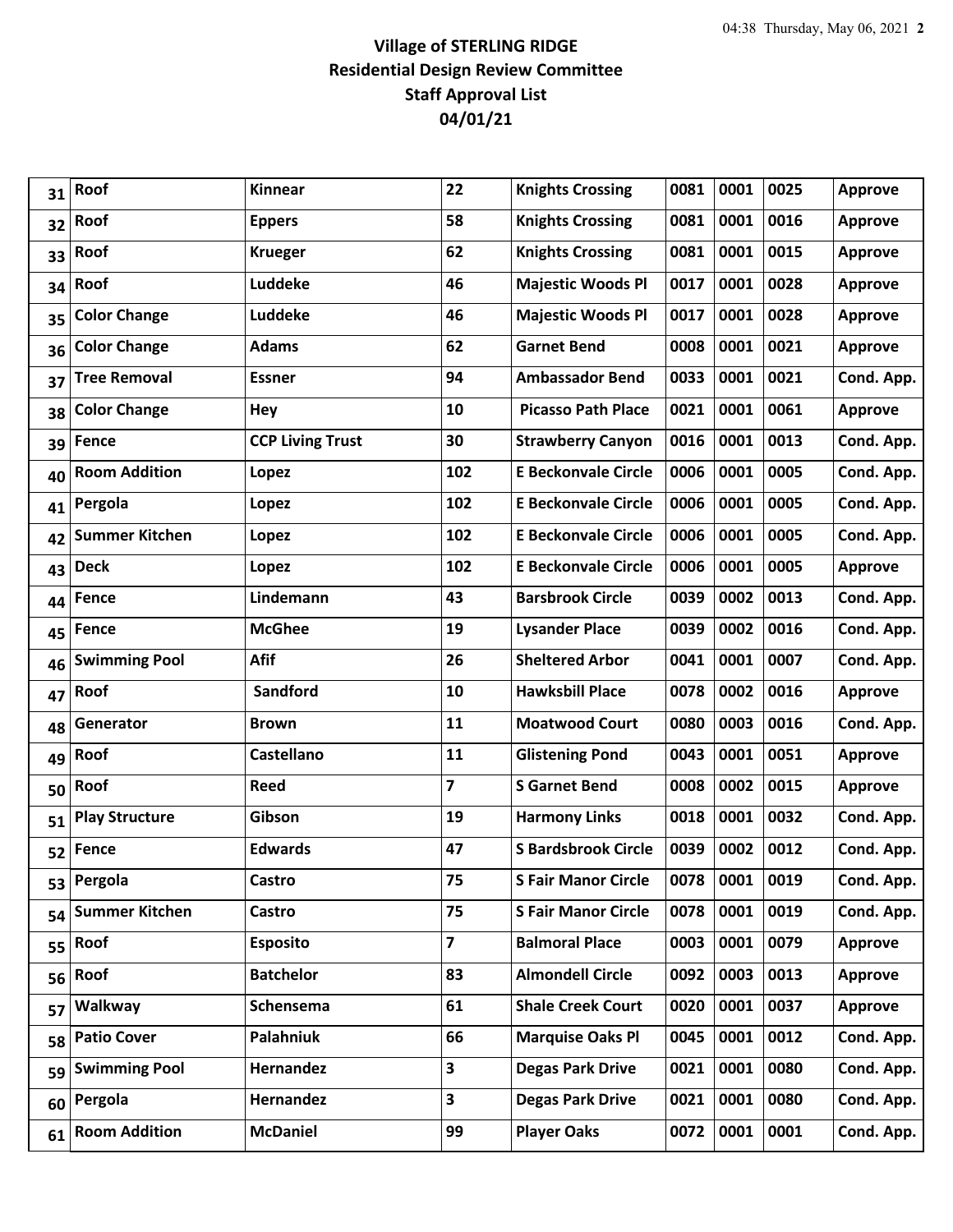| 62 | Roof                       | Payne              | 11  | <b>Delphinium Place</b>               | 0029 | 0002 | 0056 | <b>Approve</b> |
|----|----------------------------|--------------------|-----|---------------------------------------|------|------|------|----------------|
| 63 | Generator                  | <b>Harrington</b>  | 35  | <b>Bessdale Court</b>                 | 0035 | 0001 | 0038 | Cond. App.     |
| 64 | <b>Trellis</b>             | <b>Twellman</b>    | 19  | <b>Stanwick Place</b>                 | 0003 | 0001 | 0037 | <b>Approve</b> |
| 65 | <b>Trellis/Swing</b>       | <b>Twellman</b>    | 19  | <b>Stanwick Place</b>                 | 0003 | 0001 | 0037 | <b>Approve</b> |
| 66 | <b>Swimming Pool</b>       | <b>Twellman</b>    | 19  | <b>Stanwick Place</b>                 | 0003 | 0001 | 0037 | Cond. App.     |
| 67 | <b>Tree Removal</b>        | <b>Bennett</b>     | 19  | <b>Goldwood Place</b>                 | 0015 | 0001 | 0024 | <b>Approve</b> |
| 68 | <b>Color Change</b>        | <b>Bailey</b>      | 42  | <b>Player Point Drive</b>             | 0032 | 0001 | 0016 | <b>Approve</b> |
| 69 | Generator                  | Hadra              | 30  | <b>Spotted Lily</b>                   | 0096 | 0002 | 0007 | Cond. App.     |
| 70 | <b>Color Change</b>        | Hodge              | 19  | <b>Serenade Pines</b><br><b>Place</b> | 0027 | 0001 | 0012 | <b>Approve</b> |
| 71 | <b>Swimming Pool</b>       | <b>Altamar</b>     | 16  | <b>Alamito Canyon</b>                 | 0089 | 0003 | 0034 | Cond. App.     |
| 72 | <b>Wooden Sundeck</b>      | <b>Altamar</b>     | 16  | <b>Alamito Canyon</b>                 | 0089 | 0003 | 0034 | Cond. App.     |
| 73 | <b>Firepit</b>             | <b>Altamar</b>     | 16  | <b>Alamito Canyon</b>                 | 0089 | 0003 | 0034 | Cond. App.     |
| 74 | <b>Privacy Wall</b>        | <b>Altamar</b>     | 16  | <b>Alamito Canyon</b>                 | 0089 | 0003 | 0034 | Cond. App.     |
| 75 | <b>Privacy Wall</b>        | <b>Altamar</b>     | 16  | <b>Alamito Canyon</b>                 | 0089 | 0003 | 0034 | Cond. App.     |
| 76 | <b>Storage Shed</b>        | <b>Altamar</b>     | 16  | <b>Alamito Canyon</b>                 | 0089 | 0003 | 0034 | Cond. App.     |
| 77 | Pergola                    | <b>Altamar</b>     | 16  | <b>Alamito Canyon</b>                 | 0089 | 0003 | 0034 | Cond. App.     |
| 78 | <b>Color Change</b>        | Graf               | 27  | <b>Cotillion Court</b>                | 0010 | 0001 | 0002 | <b>Approve</b> |
| 79 | Fence                      | Graf               | 27  | <b>Cotillion Court</b>                | 0010 | 0001 | 0002 | Cond. App.     |
| 80 | <b>Swimming Pool</b>       | Ford               | 50  | <b>S</b> Garnet Bend                  | 0008 | 0001 | 0024 | Cond. App.     |
| 81 | Pergola                    | Ford               | 50  | <b>S</b> Garnet Bend                  | 0008 | 0001 | 0024 | Cond. App.     |
| 82 | <b>Summer Kitchen</b>      | Ford               | 50  | <b>S</b> Garnet Bend                  | 0008 | 0001 | 0024 | Cond. App.     |
| 83 | <b>Artificial Turf</b>     | Ford               | 50  | <b>S</b> Garnet Bend                  | 0008 | 0001 | 0024 | <b>Approve</b> |
| 84 | <b>Driveway Stain</b>      | Sandford           | 10  | <b>Hawksbill Place</b>                | 0078 | 0002 | 0016 | <b>Approve</b> |
| 85 | Roof                       | <b>Nair</b>        | 11  | <b>Monet Bend</b>                     | 0021 | 0001 | 0024 | <b>Approve</b> |
| 86 | <b>Solar Panels</b>        | <b>Spiropoulos</b> | 118 | <b>S Knights Crossing</b>             | 0081 | 0001 | 0001 | Cond. App.     |
| 87 | <b>Fence</b>               | <b>Montes</b>      | 22  | <b>Quillwood Place</b>                | 0093 | 0002 | 0038 | <b>Approve</b> |
| 88 | <b>Retaining Wall</b>      | <b>Negrete</b>     | 242 | <b>Grey Lake Circle</b>               | 0098 | 0001 | 0022 | Cond. App.     |
| 89 | <b>Tree Removal</b>        | Cooksey            | 90  | N Millsap Circle                      | 0067 | 0001 | 0005 | Cond. App.     |
| 90 | Patio                      | Rincon             | 99  | <b>S Player Manor Cir</b>             | 0082 | 0002 | 0001 | <b>Approve</b> |
| 91 | <b>Patio Cover Remodel</b> | Rincon             | 99  | <b>S Player Manor Cir</b>             | 0082 | 0002 | 0001 | Cond. App.     |
| 92 | <b>Room Addition</b>       | <b>Altamar</b>     | 16  | <b>Alamito Canyon Pl</b>              | 0089 | 0003 | 0034 | Cond. App.     |